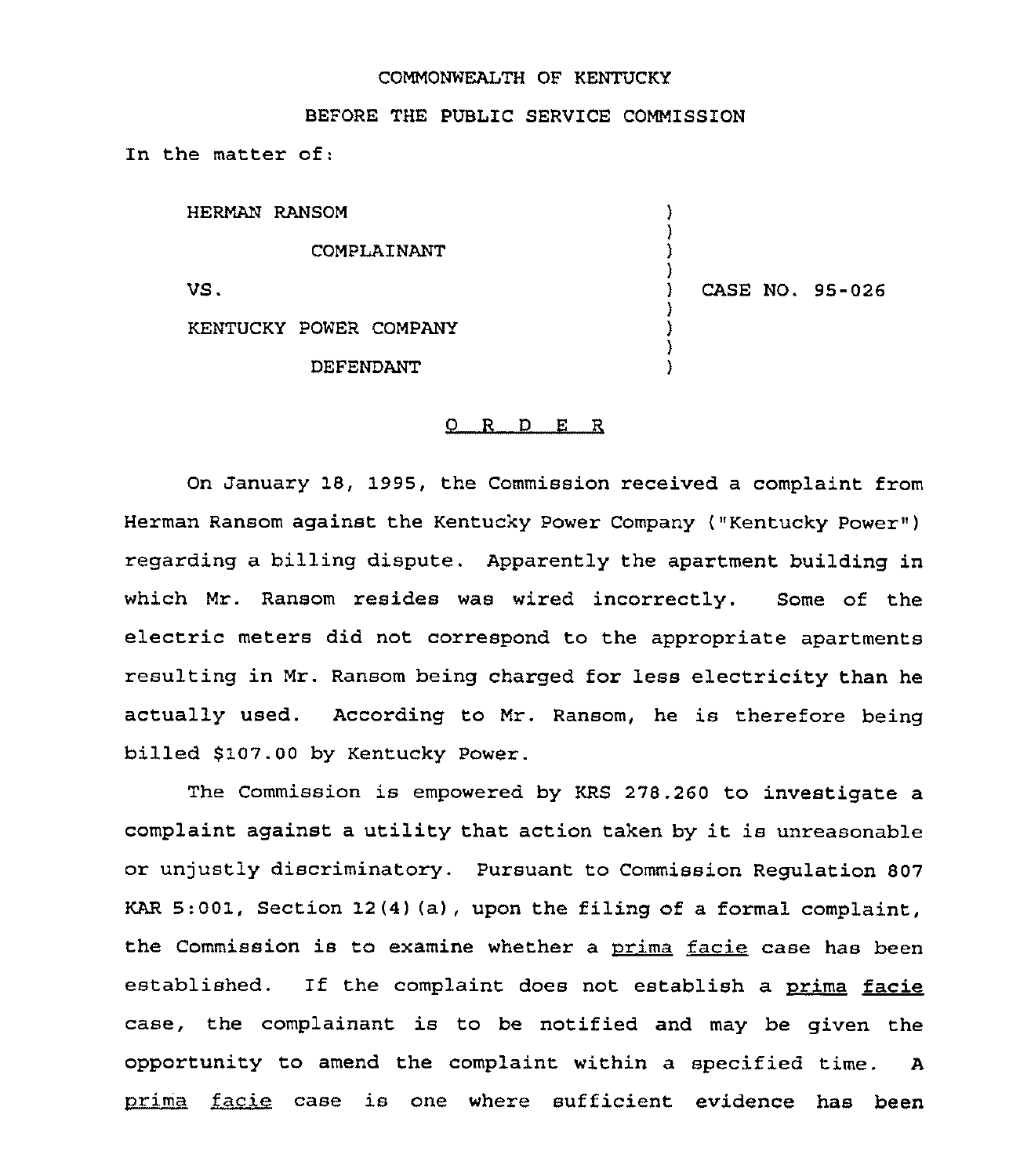produced, if evidence to the contrary is disregarded, to support <sup>a</sup> favorable finding.

Based upon a review of Mr. Ransom's complaint and being otherwise advised, the Commission hereby finds that a prima facie case has not been established. KRS 278.160(2) states that:

No utility shall charge, demand, collect or receive from any person a greater or less compensation for any service rendered or to be rendered than that prescribed in its filed schedules, and no person shall receive any service from any utility for a compensation greater or less than that prescribed in such schedules.

Mr. Ransom's complaint does not suggest that Kentucky Power is demanding greater compensation than it deserves for service rendered. On the contrary, it appears that Mr. Ransom has received service from Kentucky Power for less compensation than prescribed in its schedules.

Mr. Ransom's complaint also gives no indication that Kentucky Power has not complied with 807 KAR 5:006, Section 10(2) . This regulation provides, in part, that if <sup>a</sup> customer has been incorrectly billed, "the utility shall immediately determine the period during which the error existed, and shall recompute and adjust the customer's bill to either provide a refund to the customer or collect an additional amount of revenue from the underbilled customer." The utility is required to readjust the account based upon the period during which the error is known to have existed. Customers who were underbilled cannot be required to repay over a shorter period of time than the period during which the underbilling took place.

 $-2-$